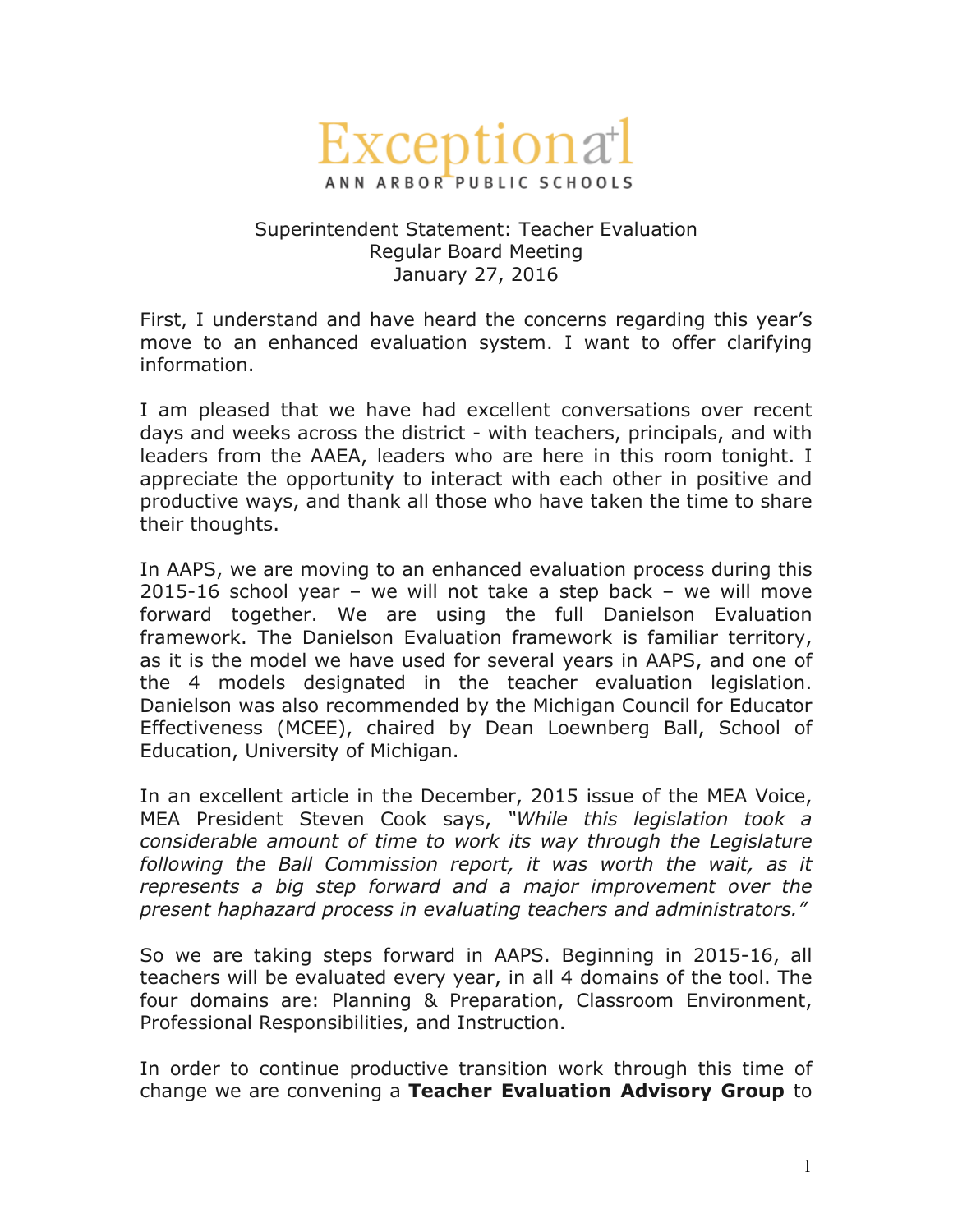clarify, support, and remove any obstacles to our successful implementation of the AAPS Teacher Evaluation. I am pleased to share that we have received applications from 46 teachers who have applied to serve the district on this team, and we thank all who have applied. We look forward to working with this team of teachers, principals, and content leaders, who will share their progress regularly.

Finally, in conversations with teachers this week, one area where it appeared that we could offer immediate clarification is to share further guidance on student growth measures. Following work with teachers, principals, and leaders, a clarifying document has been developed to ensure our understanding that multiple measures *can* be used to more fully illustrate the growth that students have made. That document is on our website and also has been delivered directly to all employees last Friday. I have already heard from several teachers this week that this step has been very helpful. Our principals and content leaders will be able to support with questions in this area.

In addition to the Evaluation Advisory Group and to the Evaluation Questions Help Line, we will continue to receive regular input and participate in ongoing discussion with teachers, members of our AAEA problem-solving team as well as with our Principal group. In fact, our team had a productive session with the AAEA problem-solving team on this past Tuesday evening, and I very much appreciate that excellent work.

We all know well, from experience, the challenges of individual and organizational change such as the current transition we are making to an enhanced evaluation system. The most important work we accomplish together during this transition will be to continue the quality conversations among our teachers, building and district leaders during the process of our daily work together. We will learn together, share our best ideas and lessons learned. I know that we will help each other, and continue to offer our very best ideas to this transition work in service to children.

As with the adjustment to any new system, it will take time to refine our processes, and for all stakeholders to understand and feel comfortable working with new requirements. We will do this work together over time; that is the way of successful organizational change processes.

I continue, every day in the district, to see and hear from our own teachers and building leaders, of excellent ideas as to how we will